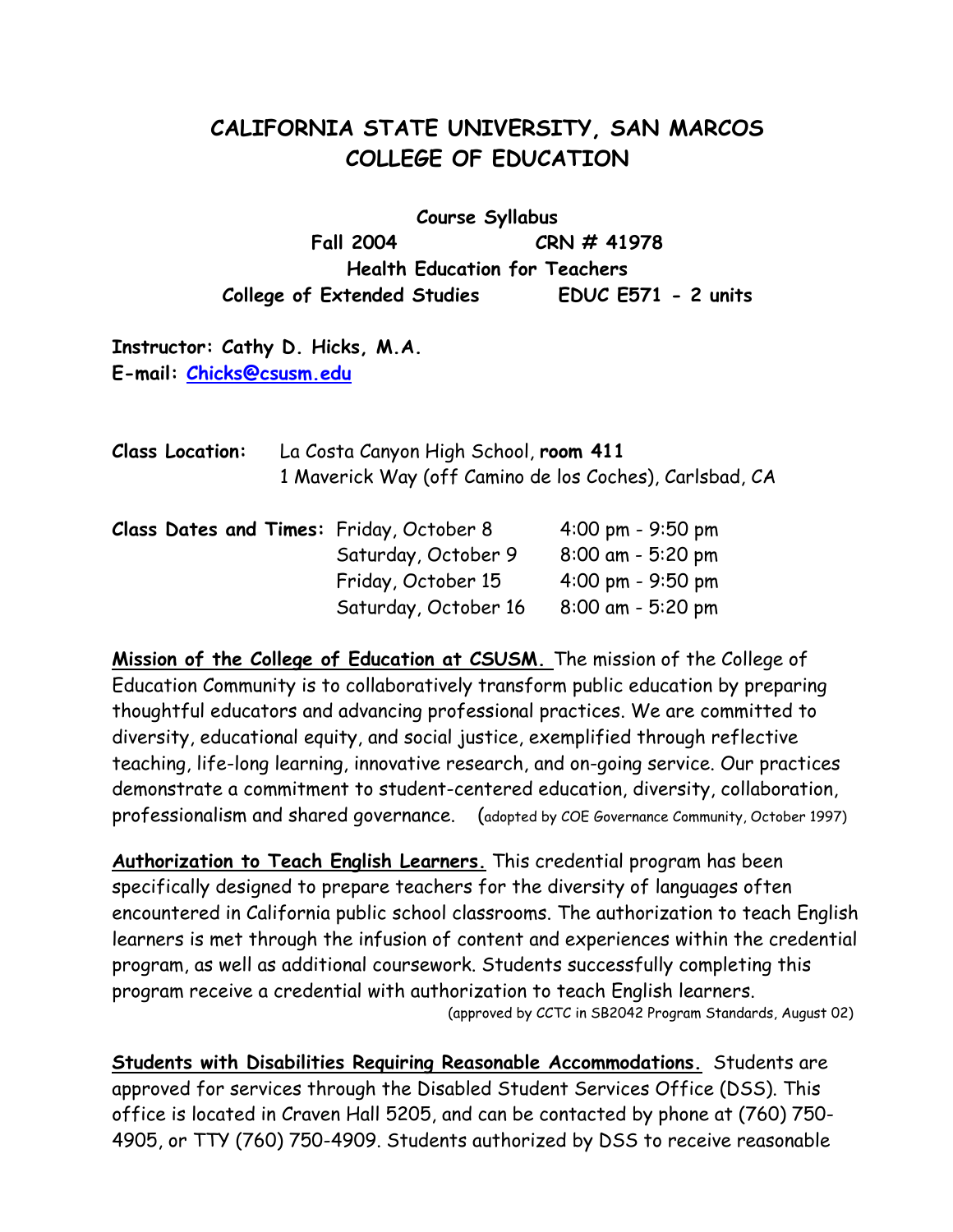accommodations should meet with their instructor during office hours or, in order to ensure confidentiality, in a more private setting.

#### **Course Description:**

This course is designed to raise teacher awareness and examine the current health issues confronting today's educators. It provides an overview of issues in Health Education as described in the Health Education Framework for California and is designed to satisfy the Commission on Teacher Credentialing requirement for health education. The course will introduce educators to resource links within the community as well as within the public school system. Participants will reflect on the ways that this information connects to their practice as it applies to their own classrooms and schools. Topics will include: alcohol, tobacco, and other drugs, chemical dependency, nutrition, fitness, HIV/AIDS, conflict resolution/mental health and maintaining a healthy school environment.

#### **Materials:**

- The instructor will provide reading materials as well as directions for accessing additional resource information. There will not be a required text.
- Students must complete an American Red Cross (Community CPR or Community CPR & Basic Life Support) course or an American Heart Association (Heartsavers CPR or Level C CPR course), since the Education Code requires that the class in Health Education include CPR. This course will be scheduled during class time on October 9. for your convenience. There is an additional fee of \$25, payable in cash or check on October 9, for certification. If you do not complete the CPR course with this class, you are responsible for showing the instructor a valid CPR card that will not expire before September 2005, for one of the courses listed above.

## **Course Objectives:**

The goal of this course is to enhance the student's ability to recognize child health concerns and become capable of implementing health instruction in the public schools. Upon completion of this course the student will:

- Increase knowledge, skills, and access to resource links necessary to address the health concerns of their own students.
- Raise awareness and improve understanding and skills necessary to positively impact student well being.
- Discuss current health issues, share concerns, and participate in collaborative problem solving.
- Identify major causes of death and illness
- Discuss how culture, heritage, race, gender, and heredity influence health behaviors.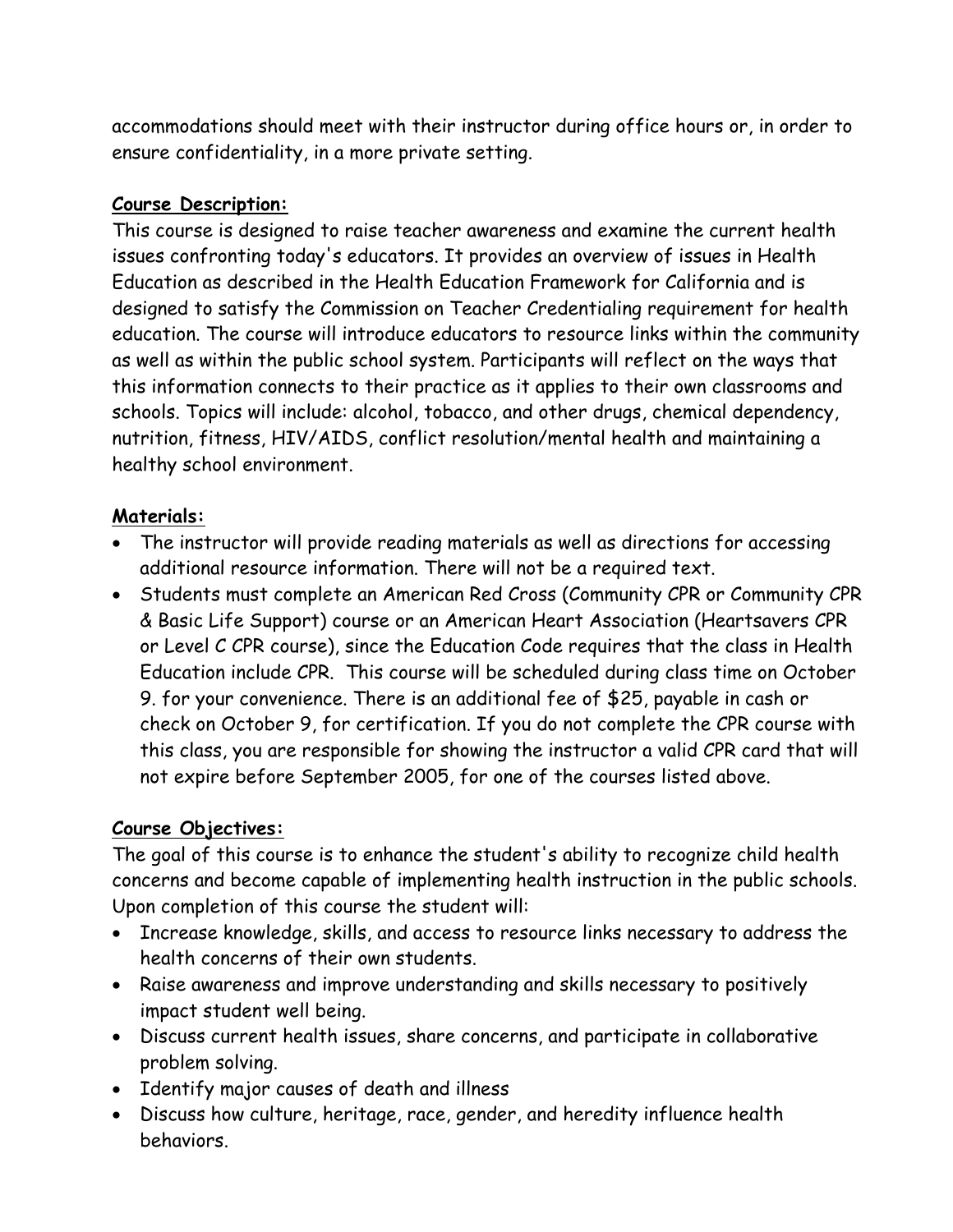- Demonstrate instructional strategies that foster wellness.
- Describe the opportunities for correlating/integrating health instruction with other subjects.
- Identify the role of official and voluntary health agencies in promoting school health program.
- Increase awareness of opportunities and ideas for implementing the California Health Framework.

## **Student Responsibilities:**

- Attend and participate in all class activities.
- Class will begin promptly at the scheduled times. Absences and late arrivals will affect the final grade. This course only meets for a few concentrated days; attendance at each session is critical to success in the course.
- All assignments should be typed and reflective of graduate level work.
- Keep a copy of all your written assignments.
- **No late work will be accepted without prior approval**. If an emergency occurs, phone the Extended Studies office immediately and email the instructor.
- If you find a good idea or resource, please share it.
- The university classroom is neither safe nor appropriate for young children. Please make child care arrangements accordingly.

## **Academic Dishonesty:**

If you employ dishonest tactics, including plagiarizing material, you will be subject to action, ranging from a reprimand to a grade of F. See the CSUSM University Catalog for more information.

## **Evaluation:**

This course is designed to encourage active participation by each student. The quality of your contributions will be evaluated. **Assignments are NOT accepted by fax or e-mail**. Note that the instructor adheres to the official University Drop Policy. Final grade is based on 100 points. The distribution of the 100 points is as follows:

| • Attendance, Preparation, and Participation (4 sessions $x$ 6 pts.) | 24 pts.  |
|----------------------------------------------------------------------|----------|
| • I.D. Card                                                          | 5 pts    |
| • Mini health lesson                                                 | 12 pts.  |
| • Internet Assignment                                                | 15 pts.  |
| • Resource Packet Project                                            | 16 pts.  |
| • Journal (5 topics $\times$ 3 pts.)                                 | 15 pts.  |
| • CPR Certification                                                  | 13 pts.  |
|                                                                      | 100 pts. |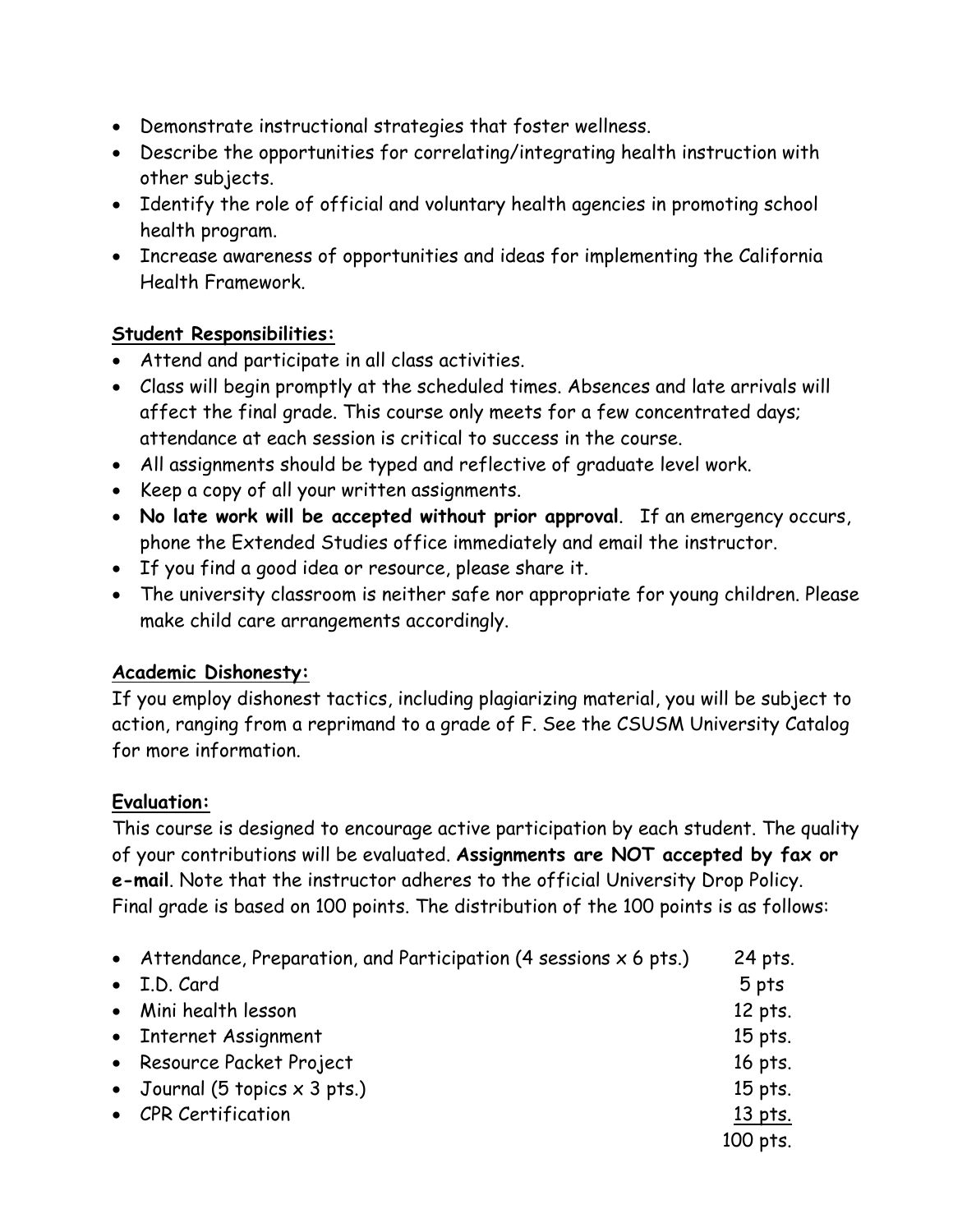#### **Grading Scale:**

| $\mathcal{A}$ | 100-94 pts. | $C+$ | 80-78 pts.    |
|---------------|-------------|------|---------------|
| $A -$         | 93-91 pts.  | C    | 77-75 pts.    |
| B+            | 90-88 pts.  | $C-$ | 74-72 pts.    |
| B             | 87-84 pts.  | N/P  | below 71 pts. |
| B-            | 83-81 pts.  |      |               |

Assignment A: I.D. Card: Submit October 9 5 pts. Use any color 3" x 5" card and paste a current photo of yourself in the upper lefthand corner. (This can even be a copy of your Driver's license picture). On the right side of the card, type or print: your name, your e-mail address and home phone, your school district and the grade level in which you work (if applicable), anything unique or interesting about yourself, what specifically you would like to learn in this class.

**Evaluation Criteria:** Completeness and neatness of required information

Assignment B: Mini Health Lesson **Submit October 15** 12 pts. Create an original (or almost original) mini health lesson (15 minutes or less) appropriate for teachers and or students of the age/grade level at which you teach. **You may not use any copyrighted materials.** The activity must fit on a white 8 1/2" x 11" page(s) and must include attractive and professional graphics. This mini lesson must be a health related learning activity with educational value. In the lower right hand corner of the page list your name, date, CSUSM, and EDUC E571. Your mini lesson may be used as a future example. Paper clip a cover page to the worksheet and provide the following: a) your name, date, course name and number, and instructor's name, b) suggested age/grade target group, c) the specific skill/behavior from the California Framework to which it is linked, d) if not 100% original, cite the source used, e) directions (if any) for use, and f) the answers if your mini lesson is a worksheet. Be prepared to explain and possibly demonstrate your lesson to the class. Submit 1 copy to the instructor (one copy with the answers if it is a worksheet, in the appropriate places). Duplicate **one copy** of your mini lesson for every person in the class and provide the answers or key.

| Evaluation Criteria: Creativity/Originality | $2$ pts. |
|---------------------------------------------|----------|
| Framework/Specific Skill/Behavior           | $3$ pts. |
| Appropriate to Age/Grade listed             | $2$ pts. |
| <b>Visual Appeal</b>                        | $2$ pts. |
| Explanation/Demonstration/Ease of Use       | $2$ pts. |
| <b>Quality of Duplication</b>               | 1 pt.    |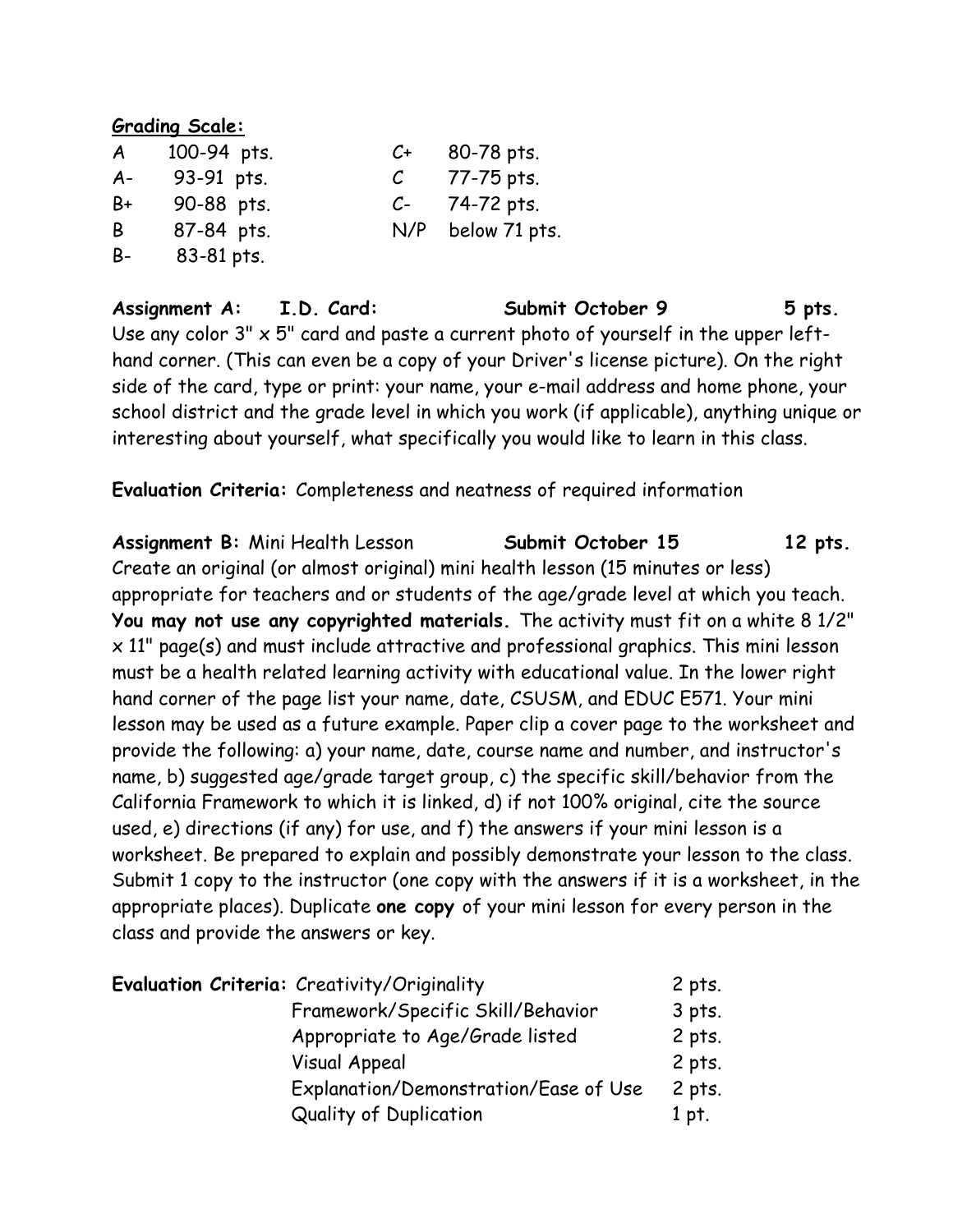**Assignment C:** Internet Resources **Submit October 16 15pts.**  During the October 9 class we will be in a computer lab with Internet access (or you can do this ahead of time if you have access through your own computer). Explore at least **3** Health-related Internet web sites, which provide either a lesson for the classroom teacher or health information that could be accessed to create lesson plans. You can refer to the web site www.cashe.org for assistance.

Write a one to two page summary of each web site and include the following information: a) address of the web site, b) its affiliation (government, commercial, educational, etc.), c) what type of health information this site provides, d) how you determined that the information was valid, e) what other health related links you can reach through this site, and e) how could this information be used in your classroom. Submit 1 copy of each summary to the instructor.

| <b>Evaluation Criteria:</b> | Quality of Information    | $5$ pts. |
|-----------------------------|---------------------------|----------|
|                             | Age/Grade Appropriateness | $2$ pts. |
|                             | <b>Visual Appeal</b>      | $2$ pts. |
|                             | Quality of Duplication    | $2$ pts. |
|                             | Ease of Use               | $2$ pts. |
|                             | Application to Classroom  | $2$ pts. |

Assignment D: Resource Packet Project Submit October 16 16 pts. You are to develop a health education resource packet for a subject and age/grade level that will be assigned to you. The format and packaging is up to you. Each resource packet will contain the following sections: a) Title (grade level, name of content, date, course name and number, and instructor's name, etc.), b) a letter that you develop written to parents about the instructional unit, including suggestions of activities they can do at home to support and reinforce what is being taught at school, c) a list of resources for teachers which, at a minimum, includes the following:

- 3 health web sites, including a brief description of the types of information the web site provides that would be useful to the **teacher** preparing the lessons. Download and print the home page (and any others you feel are important to preparing lessons) for each web site.
- 3 local community agencies/organizations, including a brief description of each, the address, phone number, a web address (if available), and a piece of literature from each organization or agency (i.e. pamphlet about services provided).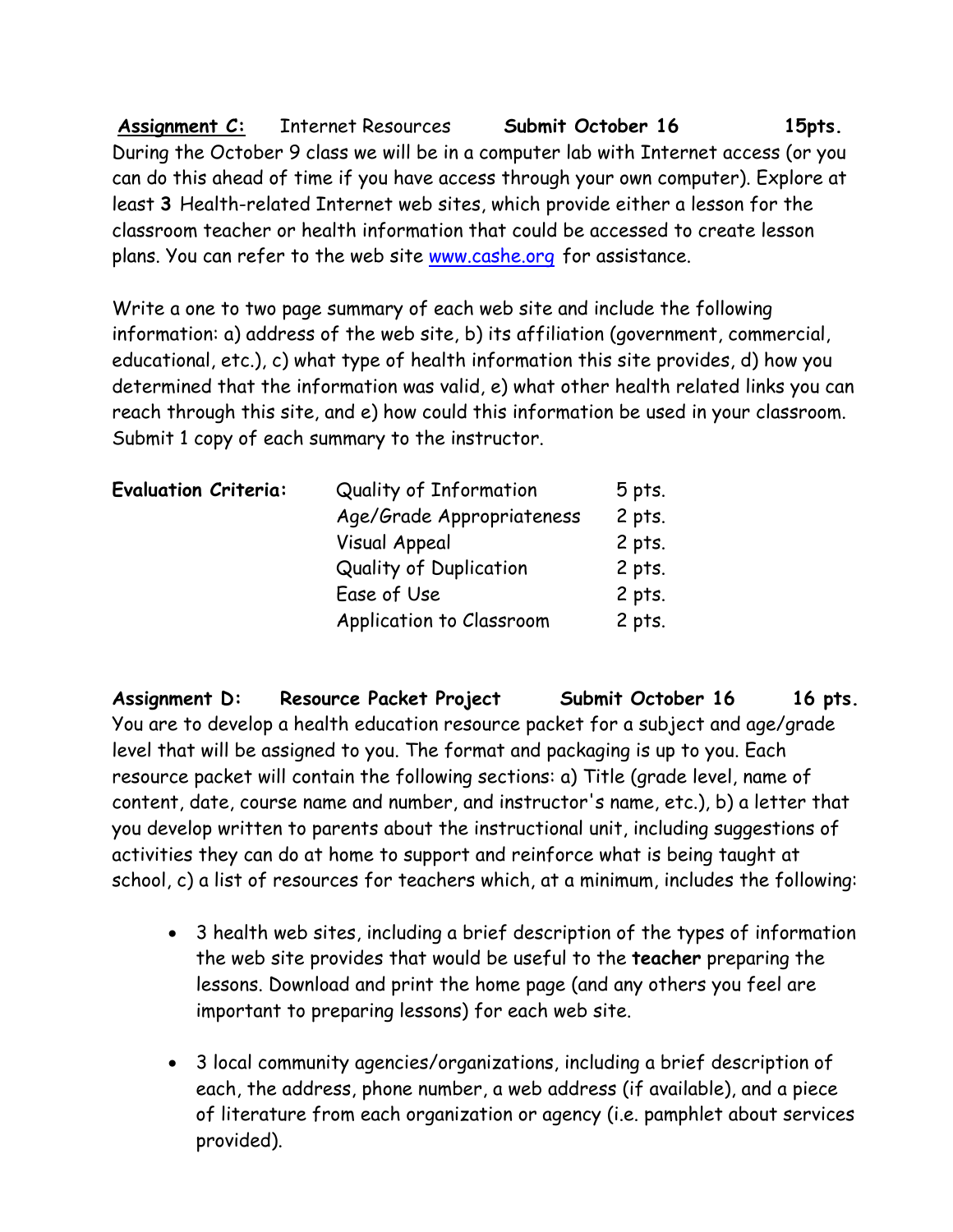- 3 books related to health, including a brief description of the contents of each and how it could be used in a lesson, the title, author, publisher, publication date, ISBN number, sources for purchase, and approximate price of the book.
- 1 video related to health, including a brief description of the contents and how it could be used in a lesson, the title, producer (maker), production date, source for purchase, and approximate price of video (if possible).

On the due date, submit **1** copy to the instructor and **1** copy duplicated for every person in the class who has requested a copy (see instructor).

| <b>Evaluation Criteria:</b> | Title Page                     | $1$ pt.  |
|-----------------------------|--------------------------------|----------|
|                             | Parent Letter                  | $3$ pts. |
|                             | 3 Health Web sites             | $2$ pts. |
|                             | 3 Agencies/Organizations       | 3pts.    |
|                             | 3 Health Books                 | 2 pts.   |
|                             | 1 Health Video                 | 1 pt.    |
|                             | Appropriate to Age/Grade level | $2$ pts. |
|                             | Application to Classroom       | $2$ pts. |

# Assignment E: **Journals** Submit October 16 15 pts.

Participants will keep a journal throughout the course. Entries will be related to the topics presented. Though many more than 5 topics will be discussed, only 5 need to be turned in. Choose 5 to respond to and submit 1 copy of each journal to the instructor. The following format will be used:

- Topic
- 3 of the main points presented
- Personal reaction to the topic
- Description of how the issue impacts schools
- How the topic might be related to classroom/professional experience

| <b>Evaluation Criteria:</b> | 3 main points presented    | 3 pts.   |
|-----------------------------|----------------------------|----------|
|                             | Classroom application      | $5$ pts. |
|                             | How issue impacts schools  | $5$ pts. |
|                             | Personal Reaction included | 2 pts.   |